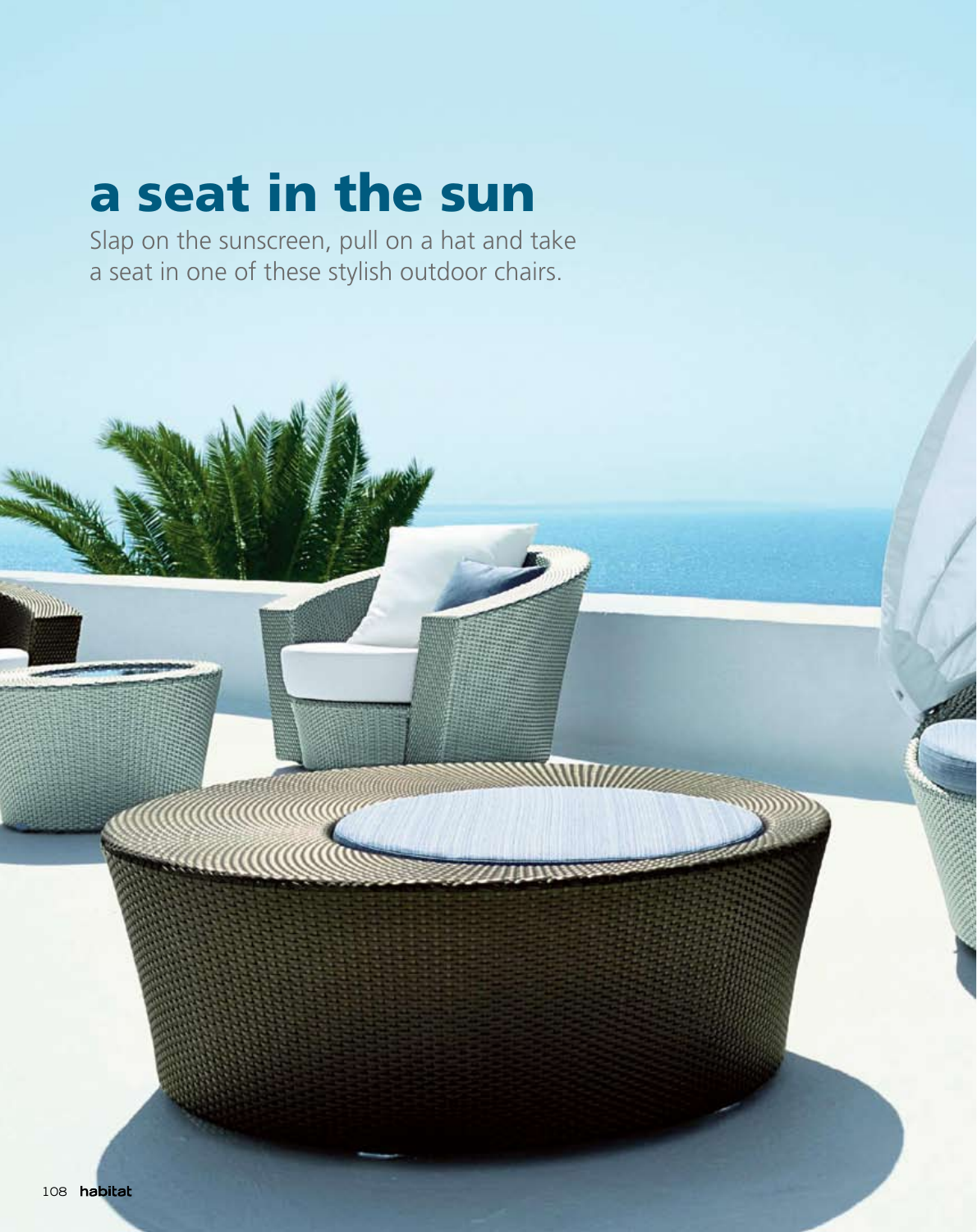

As a nation obsessed with the outdoors, we just love relaxing outside, entertaining friends at home, and hanging out with the kids in the garden. That's why the concept of the outdoor room or living space has really taken off here; and with this lifestyle trend has come a proliferation of outdoor furniture options to suit any taste, home style, and practical requirement.

As well as the traditional timber and wrought iron we've all grown up with, technological advances and the use of products from the marine industry, mean outdoor furniture is now available in an array of durable, U.V.-resistant, all-weather materials.

Among them, you'll find Sunbrella® acrylic canvas, hard-wearing woven synthetic fibres, solution-dyed acrylic yarns, fast-drying Dripore™ foam that filters rather than absorbs water, and durable zips made from injection-moulded resin. Resistant to mould, mildew, sunscreen, fading, corrosion and extreme temperatures, these materials are ideal for the manufacture of stylish, low-maintenance outdoor furniture.

But before you rush out and make that costly impulse purchase, there are a few things to consider:

# **Home style and existing indoor furniture**

When you walk through your home to your outdoor living space, the visual effect needs to be as seamless as possible. To achieve this, choose outdoor seating that complements your existing furniture in style and colour. Going from a living room full of ornate antique furniture to a patio furnished with streamlined modern sofas can be quite jarring, so aim for continuity of your décor.

#### **Space**

You'll also need to ensure the items you choose are in proportion to the space you have available. If your outdoor living area consists of a small deck, go for something like the space-saving Marine Bean. Those with more room can opt for more substantial pieces that won't be overpowered by the scale of the garden.

## **Lifestyle**

Select furniture that will suit your lifestyle now and into the future. Consider who uses your outdoor living space and how. A dining >

**Left** Gracing ocean liners and luxury resorts, Dedon's eye-catching furniture is made from hand-woven, thru-dyed synthetic fibre that's resistant to salt water, chlorine, sun creams and U.V. light. Pictured is the Orbit, available from Domo Collections.

www.domo.co.nz or phone 09 921 5574 or 03 379 8818.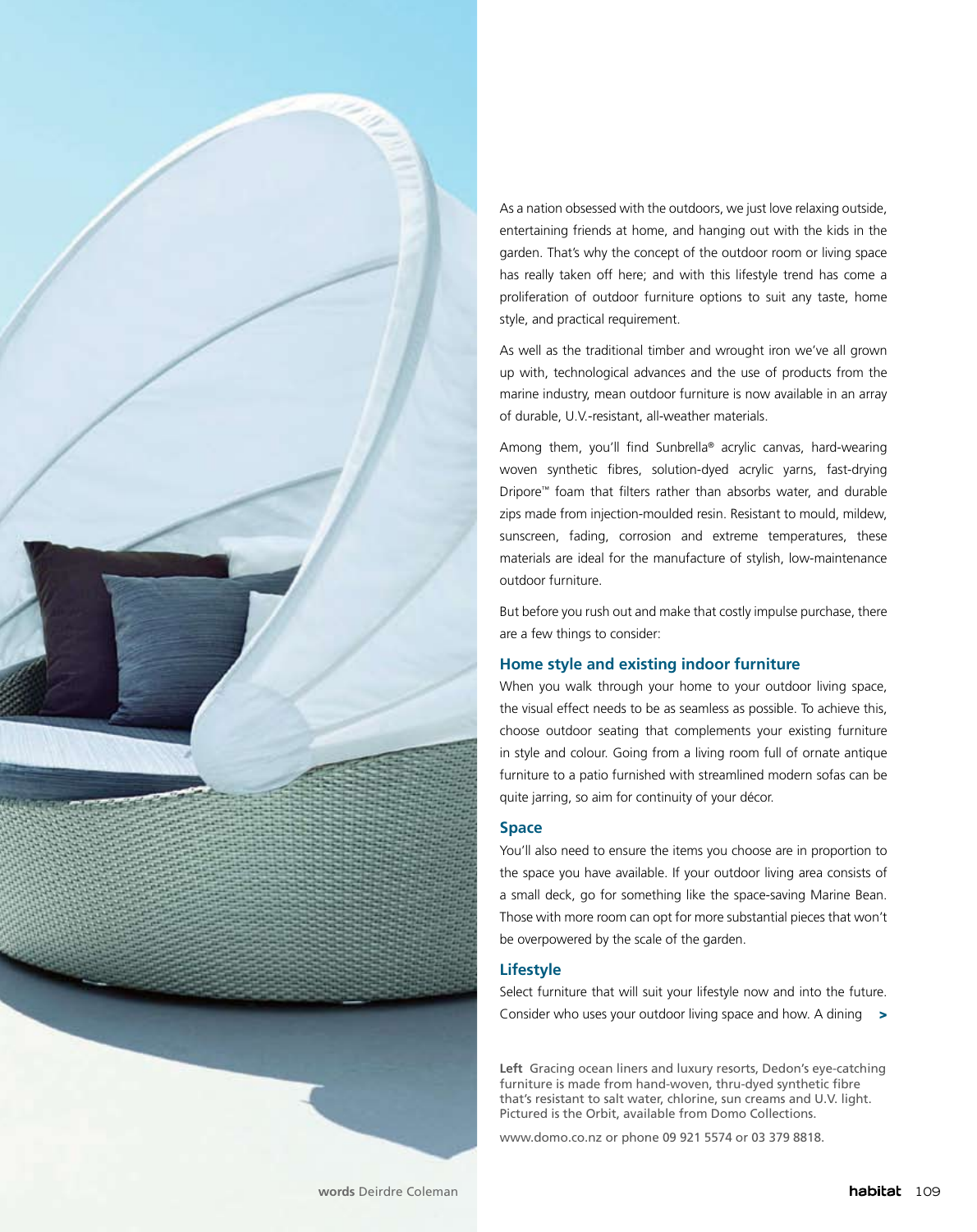



**Above and right** The Danish Cane-Line range is hand-woven from easy-care fully dyed polyethylene Hularo® fibres. Strong and hard-wearing, this synthetic material is colourfast, water repellent and frost proof. Pictured is the Chester and Kingston, both in black. Available from Xteriors off Broadway. www.outdoorfurniture.co.nz or ph 09 529 5102.

> Resene Blake Resene Shipshape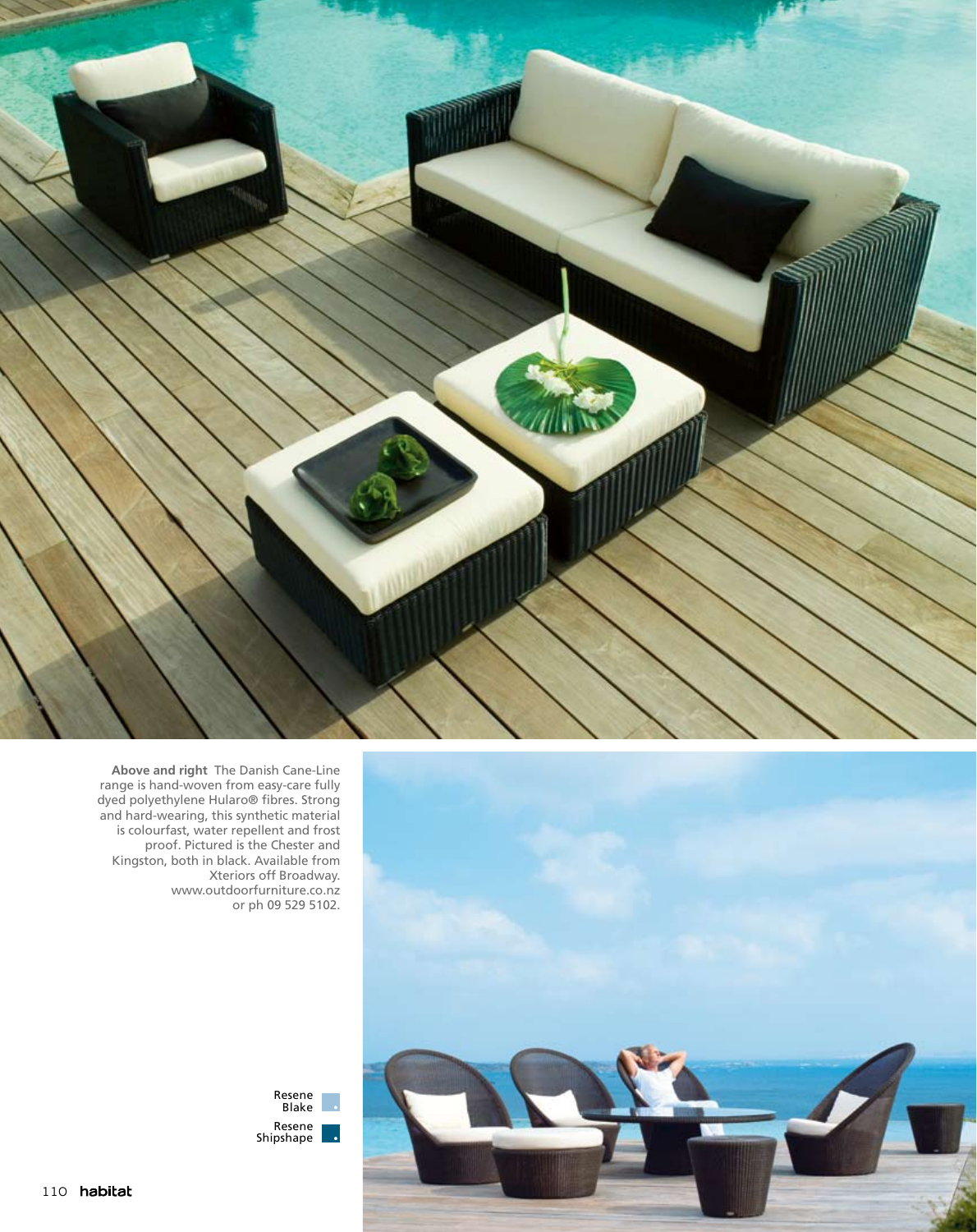

**Left** Made in New Zealand, Solaire upholstered outdoor furniture is designed to withstand our harsh environment. It features 100% solution-dyed acrylic yarns that are quick-drying, breathable and resistant to mildew, with DriPore™ foam and treated timber frames that have a five-year warranty. Pictured is the Arc Chaise. www.solairefurniture.com or ph 09 537 6541.

**Below** Kuadro chairs by Solaire.



table and matching chairs is the best option for alfresco dining, while comfortable chairs or sofas work great with a low coffee table for those who enjoy relaxing with a book or socialising with friends. If you'll be going straight from the pool to your outdoor chairs, choose a fabric that can handle chlorinated water and sunscreen. Kids and pets can be rough on home furnishings, so go for materials and designs that will stand up to rigorous wear.

#### **Environment**

Coastal locations are exposed to harsh conditions, including spray and salt-laden winds that will corrode metal fixings and framing. When it comes to choosing metal furniture for a beach setting, stainless steel is the best option, followed closely by galvanised steel with a paint finish. If you live on a busy urban street, your outdoor furniture will be subjected to road grime and require regular cleaning, so look for something you can easily hose or wipe down. North and west-facing outdoor areas receive a lot of sunlight, and the associated U.V. rays can break down certain materials.

### **Practicalities**

If you'll be storing your outdoor furniture in a shed or garage during winter, remember that stackable or folding pieces take up the least space. If you want or need to regularly reposition your seating, select lightweight furniture that's easy to lift. Also, bear in mind that any damage to painted-steel framing will expose the metal to rust, which means it's important to avoid bangs and scrapes.

Whatever outdoor furniture you settle on, think beyond the approaching summer. By choosing well-constructed, hard-wearing pieces you'll achieve the best value for money and have furniture that will last for decades. >

"Consider who uses your outdoor living space and how."



**Above** The Tate Chair and Footstool by Solaire.